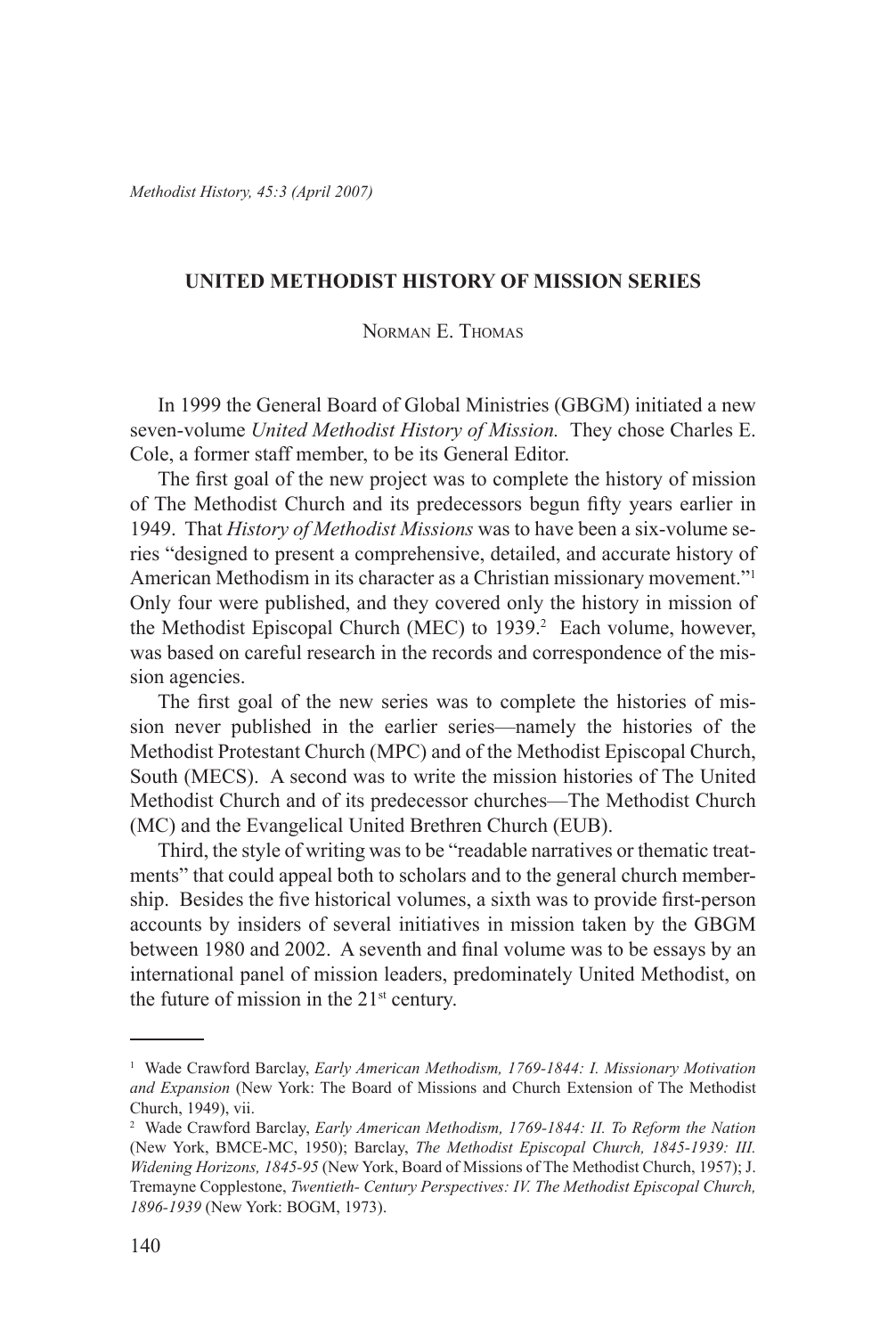Fourth, the content of each volume was "to do justice to the contributions of women, ethnic minorities, and indigenous leaders to the history of mission."3 A significant proportion of the writers are themselves from these constituencies.

In this review article I will analyze the scope, themes, and distinctive emphases of each volume, together with a brief assessment of the strengths and weaknesses (if any) of each.

**I**

The first volume by Ruth A. Dougherty covers the missionary work of the Methodist Protestant Church (MPC) from its founding in 1830 to its merger into The Methodist Church in 1939. Although the first general conference set up a Board of Foreign Missions, it took almost fifty years before the church successfully established missions overseas. "Why did it take so long?", the author asks. Her conclusion is that "because of lack of resources and personnel" home mission work in the United States became the primary focus during the first fifty years.<sup>4</sup>

Racism was another factor introduced by Daugherty, but not fully discussed. As early as 1837 the MPC sent out its first missionary. Reverend David James, an African American pastor in Maryland, was sent by the MPC to Liberia. Although he was given a friendly reception by Liberians and other missions operating there, the MPC's ruling that only a "white, lay, male member" could hold office in the church aborted his effort to establish a church and mission conference. Despite this denominational failure, individual members of the MPC supported Africa missions. Charles Avery, a Pittsburgh millionaire in the 1820s and MPC local preacher, gave generous support to the independent Mendi Mission that upon his death in 1858 was transferred to the United Brethren Church Mission. Racism also infected the church's home missions after the Civil War. No whites felt called or committed to work among African Americans. Instead, the Home Mission Board assisted freed slaves to establish churches and lead in mission conferences of the MPC in the South. <sup>5</sup>

*Mutual rights*—understood as equal representation of laity and clergy was one of the basic reasons for the formation of the MPC, and remained a distinctive feature of the denomination. Daugherty probes why this distinctive was not practiced in mission structures and policies.

For its first fifty years the MPC did not include women in the *mutual rights* of laypersons. Inspired by the formation of the Woman's Foreign Missionary Society by the Methodist Episcopal Church in 1869, MPC women formed their own society in 1872. The author documents the opposition

<sup>3</sup> Charles E. Cole, "Forward," in Ruth A. Daugherty, *The Missionary Spirit: The History of Mission of the Methodist Protestant Church, 1830-1939* (New York: GBGM Books, 2004), xv.

<sup>4</sup> Daugherty, 160.

<sup>5</sup> Daugherty, 50-51, 46-47.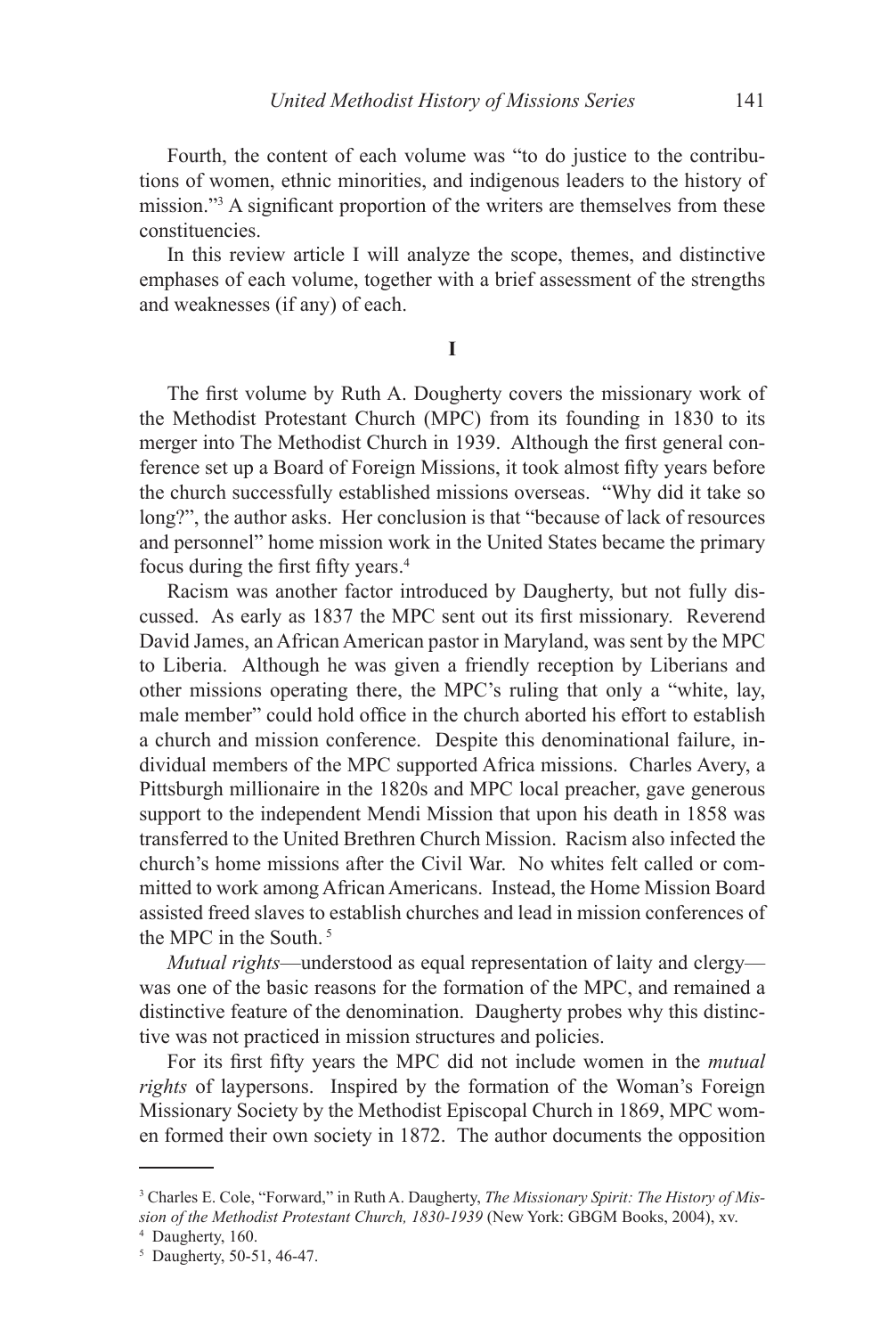of men to this action, and their continuing efforts to place the WFMS under control of the church's foreign mission board, until the merger of the two boards in 1928.

Another consistent theme is cooperation in mission with other denominations. "Would the MPC have been involved in mission in Japan, China, and India without the assistance of other Christian groups?," Daugherty asks. "Probably not," she concludes, "because it did not have the resources or the persons to send as missionaries." It only began its work in those countries after other denominations had already been involved for some time in those fields. Significant in Japan was early MPC cooperation with other Methodist missions at work there and support of proposals for church union as early as 1889.6

Strong commitment to indigenous church leadership was another important theme. MPC mission leaders believed that "indigenous Christians were better evangelists, among their own people, than those sent from the U.S." Mission leaders were committed to train local leaders for the mission conferences both at home and abroad. They formed an annual conference in Japan, their first overseas mission, and ordained the first pastor just twelve years after arrival of the first MPC missionary. The Japanese church, therefore, was semi-autonomous almost from its beginning. This emphasis became essential in the 1930s when financial support was drastically reduced. The author concludes that "indigenous leadership was vital to the success of the mission work" including that of both churches and of schools.7

Important strengths are the book's thematic rather than chronological organization, the extensive use of archival sources, and the highlighting of contributions by indigenous leaders.

Weaknesses include inadequate coverage of cultural factors affecting MPC mission both within the United States and in Japan, China, and India. Daugherty concludes that the church's missionary spirit "waxed and waned" over the years, but fails to analyze the complex external factors (except for the Great Depression) that affected the church.<sup>8</sup> One would have hoped for more treatment of Asian factors such as nationalism and the resurgence of Asian religions and their impact on the church's mission. Another weakness is a lack of comparisons or contrasts between MPC mission efforts and those of others within the Methodist family. Nevertheless, the author, chosen to participate in this project for her leadership in UMC missions from the local church to the GBGM, is to be commended for her thorough research and clear writing of this important history.

#### **II**

Volume two covers the mission history of the Methodist Episcopal Church,

<sup>6</sup> Daugherty, 125, 197-199, 207.

<sup>7</sup> Daugherty, 224, 85.

<sup>8</sup> Daugherty, 231.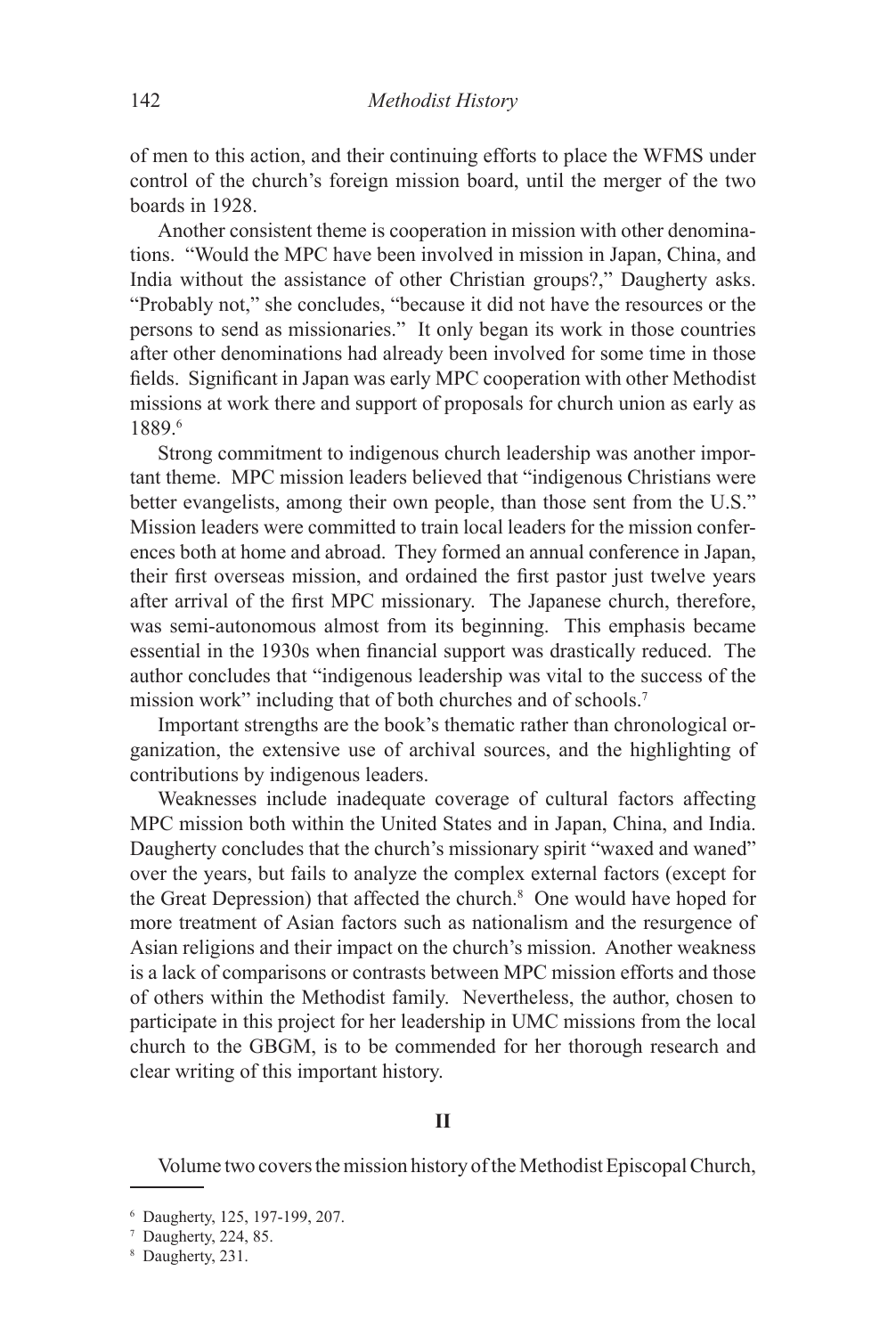South (MECS), from its split from the Methodist Episcopal Church (MEC) over the issue of slavery in 1845, to its merger to form The Methodist Church (MC) in 1939.<sup>9</sup> The author, Robert W. Sledge, is Distinguished Professor of History, emeritus, at McMurry University in Abilene, Texas.

Relations between the MECS and the MEC is a central theme of this history. Sledge shows that the two denominations "frequently fought with one another in the press, on the platform, and even in the courts while walking 'the long road to Methodist union'."10 In home missions and church extension they set up duplicate annual conferences on the West Coast, throughout the South, and in the border areas of the Midwest. The General Conference of 1844 separating the two churches had envisioned "mutually exclusive but cooperative fields." Instead, after the Civil War, an *altar-against-altar* bitter rivalry took place in border areas as the churches competed for the loyalty of the Methodist population.<sup>11</sup>

By contrast the two churches respected each other's fields of work and cooperated in overseas ministries. In partnership they encouraged autonomous national Methodist churches in Mexico, Korea, and Japan.

Sledge contends that the MECS was "distinctively Methodist, and not particularly Southern." New initiatives in mission took place as opportunities developed, rather than on any strategic plan. Many issues such as syncretism, enculturation, or nationalization "did not receive strategic attention<sup>"12</sup>

Was this southern church as detached from sectional influences as the author contends? Unfortunately, seldom does Sledge give the reader insight into parallel political and social dynamics taking place. How did the vagaries of Reconstruction affect the MECS in mission? One key decision came in 1866 when the General Conference established a separate denomination for blacks, the Colored Methodist Episcopal (CME) Church. Sledge does include the judgment of CME historian Bishop Othal Lakey that the attitudes and actions of the MECS were "paternalistic, condescending, and racist," but does not deepen the social analysis on this issue.13

Another theme is the emergence of women to "usefulness and authority" in the church's mission work. While the denomination gave over its ministry to blacks to the CME, the Woman's Home Missionary Society, from its formation in 1898 to its absorption into the Board of Missions in 1910, supported CME colleges. They also opened schools in Appalachia, in Florida for Cuban immigrants, city mission programs (including "rescue missions" for pregnant single women), and ethnic missions to Asian and Hispanic women in the West. The author calls these "pioneer programs of a

<sup>9</sup> Robert W. Sledge, *"Five Dollars and Myself": The History of Mission of the Methodist Episcopal Church, South, 1845-1939* (New York: GBGM Books, 2005).

 $10$  Sledge, 1.

<sup>&</sup>lt;sup>11</sup> Sledge, 146-147.

<sup>12</sup> Sledge, 2, 9.

<sup>13</sup> Sledge, 137.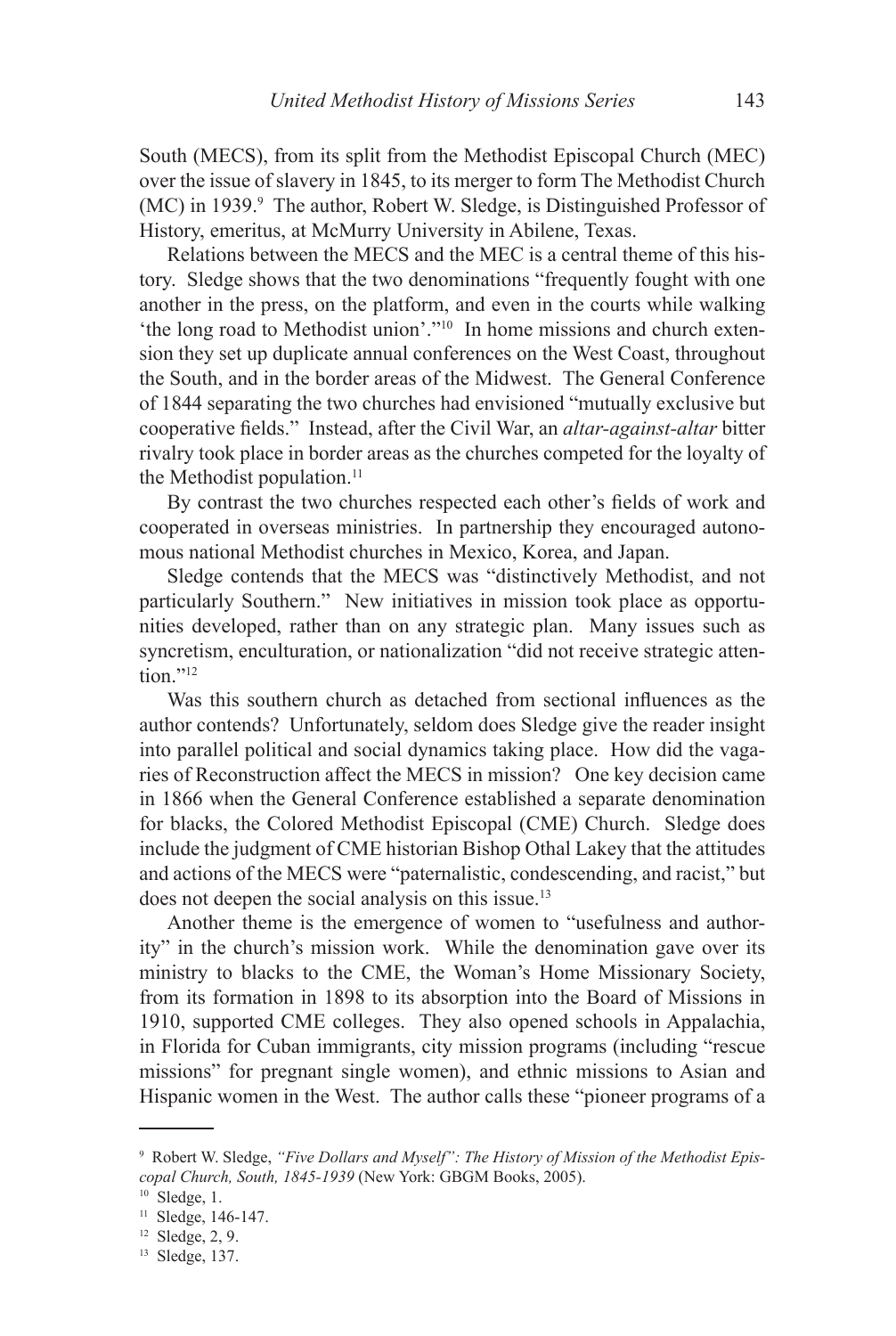revolutionary nature."14

I have chosen to focus this review on the programs for both home and foreign missions of the MECS described with clarity by the author. This volume, however, is also an institutional history replete with details of structure, leadership, and finance. Readers will appreciate both the photographs and descriptions of key leaders who, despite perennial financial limitations, led in creative mission endeavors.

### **III**

Linda Gesling, in volume three, covers the mission work of The Methodist Church (MC) from the joining of three predecessor churches in 1939 to its merger with the Evangelical United Brethren Church (EUB) to form The United Methodist Church in 1968.15 This period the author calls the *watershed years*, in which the context for mission was "years of war, economic recovery, racial tensions, gender rights struggles, and advances in technology."16

The author identifies three purposes in writing this history: 1) to chronicle important names, dates, institutions, and places as Barclay and Copplestone did in their *History of Methodist Missions*; 2) to follow the shift in the MC's own focus from missionaries and mission*s* to *mission*; and 3) to tell representative stories of how the church did its work, how theology informed decisions, how outside events shaped development, and how individuals contributed to its legacy.17

Gesling's judgment is that The Methodist Church "fell far short of its potential" in mission. She documents how a growing number of Methodist mission personnel—both in the United States and in other countries—asked questions about culture and politics that moved them "out of the *middleness* that characterized most of U.S. Methodism." Their creativity enhanced "the potential for radical leadership for justice and social change," but was "tempered by the realities of the church's identity and polity" as a mainstream, predominately middle-class, denomination.<sup>18</sup>

Gesling organized the history in four-year periods corresponding to the denomination's general conferences. Each chapter contains some stories on the work of each of the Board's divisions, with its world division given extended treatment. I found three themes (structure, indigenization, and the roles of missionaries), and two issues (race and gender).

In 1940 nine different bodies came together to work as one—the *home, foreign*, and women's work of each of the three predecessor denominations.

<sup>14</sup> Sledge, 9, 210-211, 282-291, 420.

<sup>15</sup> Linda Gesling, *Mirror and Beacon: The History of Mission of The Methodist Church, 1939- 1968* (New York: GBGM Books, 2005).

 $16$  Gesling, 2.

 $17$  Gesling, 10.

<sup>18</sup> Gesling, 318-319.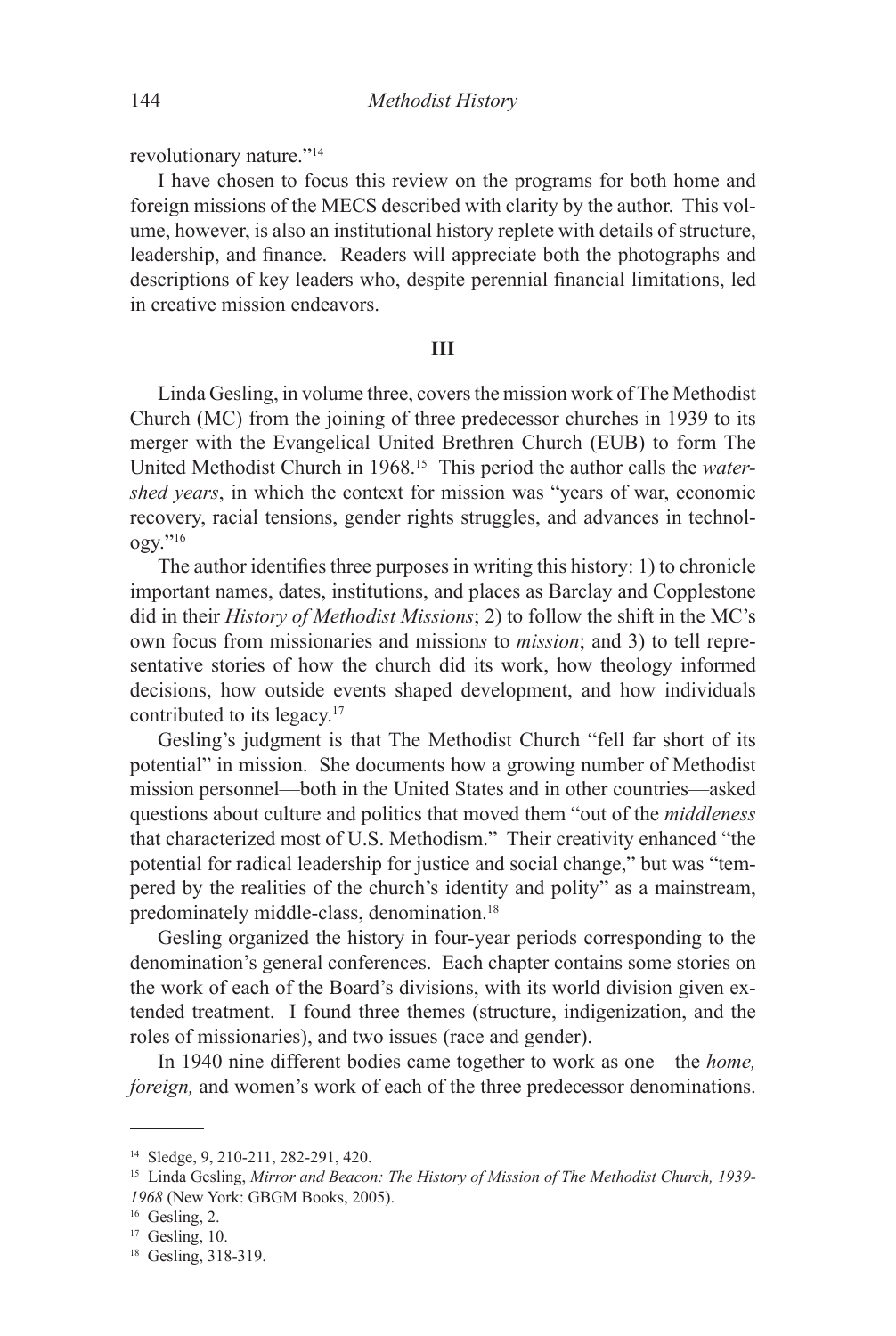The author provides thorough coverage of the restructuring efforts.<sup>19</sup> She contends that the MC's structuring by region and race (its Central Jurisdiction) had unintended consequences in heightened sensitivity to issues of race and gender, and regional conservatism curbing more national efforts to change the status quo. $20$ 

A second theme is *indigenization*. "How much of the policy of indigenization was actual reality?," Gesling asks. "Was it truly accepted by the missionaries and by the Church as a whole?" She documents how the board handed over power and authority to overseas church bodies, noting that often indigenous leaders in Africa, Asia, and Latin America wanting to deal more with issues of power and control than the tensions between generations over indigenization issues.<sup>21</sup>

A third theme is the changing *roles of missionaries* from the expectation that they would serve for life to hopes that each would "work themselves out of a job." Representative quotes from missionary letters highlight these changes, as well as the missionaries' work "in the midst of tension" over both political changes, and the sharing of power with local leaders.<sup>22</sup>

*Race,* Gesling contends, "remained an issue for The Methodist Church during its entire existence" (although not always for its partner overseas churches). She documents key MC involvements in combating racism in the 1950s and 1960s, telling stories of creative and prophetic leadership both by African-Americans and by whites. Gesling agrees with Alice Knott's thesis that Methodist women led during these years in changing racial attitudes and practices, and documents how the Women's Division led in raising women's consciousness over issues of race.<sup>23</sup>

The author focuses *gender* issues on the struggle of the Women's Division to retain a measure of autonomy and control over funds and personnel. She highlights convincingly the contrast of style, expectations, and support of personnel between the women's and world divisions with a Korea case study.24

Storytelling is one of the author's strengths. Often she prefers it to writing a more traditional institutional history. Attractive and helpful are twenty-four vignettes, with photographs, of key staff, missionaries, and national leaders. Representative samples from missionary letters give a "first-person" flavor to the text.<sup>25</sup>

A second strength is in-depth coverage provided on mission responses to several political crises, including the Gandhi-led resistance to British rule

<sup>19</sup> Gesling, 11-14, 22-23, 153, 284-288.

<sup>20</sup> Gesling, 12-14, 22-23, 301-302.

<sup>21</sup> Gesling, 298, 309-315.

<sup>22</sup> Gesling, 298, 200-205, 310.

<sup>23</sup> Gesling, 118-119, 148-151, 205-208, 288-294. See also Alice G. Knotts, *Fellowship of Love: Methodist Women Changing American Racial Attitudes, 1920-1968* (Nashville: Kingswood Books, 1996).

<sup>24</sup> Gesling, 14, 288, 174-176.

<sup>25</sup> Gesling, 10, 247-249, 128-131.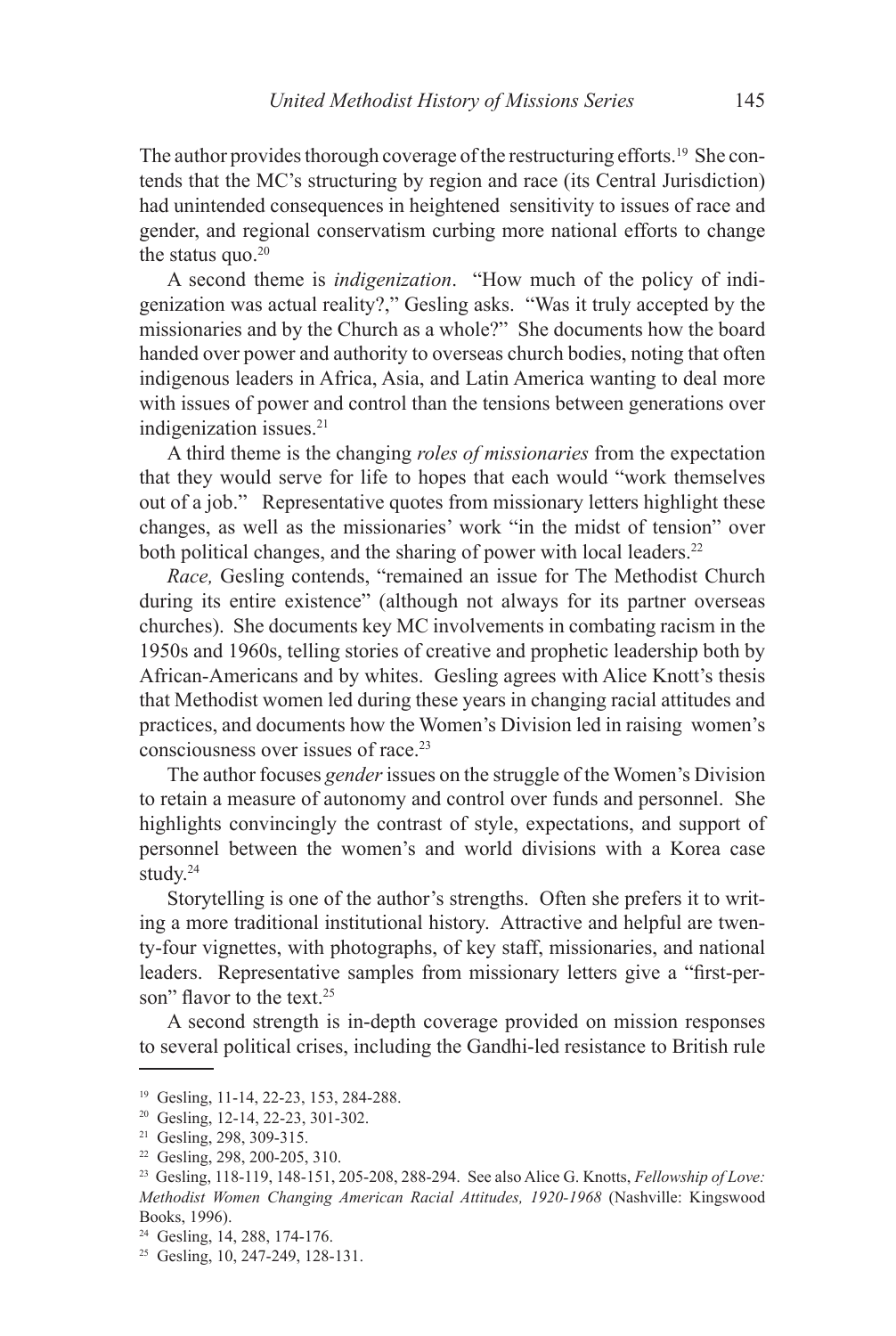in the 1940s, and the political crises in Africa in the 1960s in the Congo, Angola, and Rhodesia that led to the evacuation, imprisonment, or deportation of missionaries.26

The book contains useful statistics on missionary deployment overseas for each historical period, plus their names and fields of service. It ends with extensive endnotes on sources used, and a comprehensive name and subject index.

I missed content concerning ecumenical trends in mission of the period that impacted MC policies and program. The International Missionary Council (IMC) and World Council of Churches (WCC) led in the change of thinking from *missions* to *mission*. The National Council (NCCUSA), through its Church World Service division, coordinated relief and development work.

It is hard in a comprehensive history to cover every significant program initiative. Three initiatives are worthy of note. The Church Center for the United Nations, a Women's Division project, deserves inclusion for it served not only Methodists but other denominations and non-governmental organizations (NGOs) working to promote world peace and international cooperation. The short-term (three-year) options for mission service after World War II were an innovative addition. The extensive work of the Methodist Committee on Overseas Relief deserves more treatment, recognizing that it was the only MC presence in many nations.

Though often a mirror of society, the distinctive and creative contribution of the MC Board of Missions was "to put the church at the forefront in embracing new realities," and by doing so succeeding "as a beacon of the love of God<sup>327</sup>

### **IV**

The fourth volume in the series covers the mission involvements of the Evangelical United Brethren Church (EUB) from its founding in 1946 to its merger with The Methodist Church in 1968 to form The United Methodist Church.28 The author, J. Steven O'Malley, J. T. Seamands Professor of Wesleyan Holiness History at Asbury Theological Seminary, is himself from this heritage.

What could a small, mostly ethnic German, denomination of only 700,000 members do in the face of the overwhelming demands of global mission at mid-20<sup>th</sup> century? This is a well-researched and written history of a church that had an impact far beyond its size. To understand its distinctiveness O'Malley helpfully includes EUB antecedents for both policies and programs in each of its home and foreign mission fields.

<sup>&</sup>lt;sup>26</sup> Gesling, 47-50, 208-223, 316-317.

<sup>27</sup> Gesling, 320, 322.

<sup>28</sup> J. Steven O'Malley, *"On the Journey Home": The History of Mission of the Evangelical United Brethren Church,* 1946-1968 (New York: GBGM Books, 2003).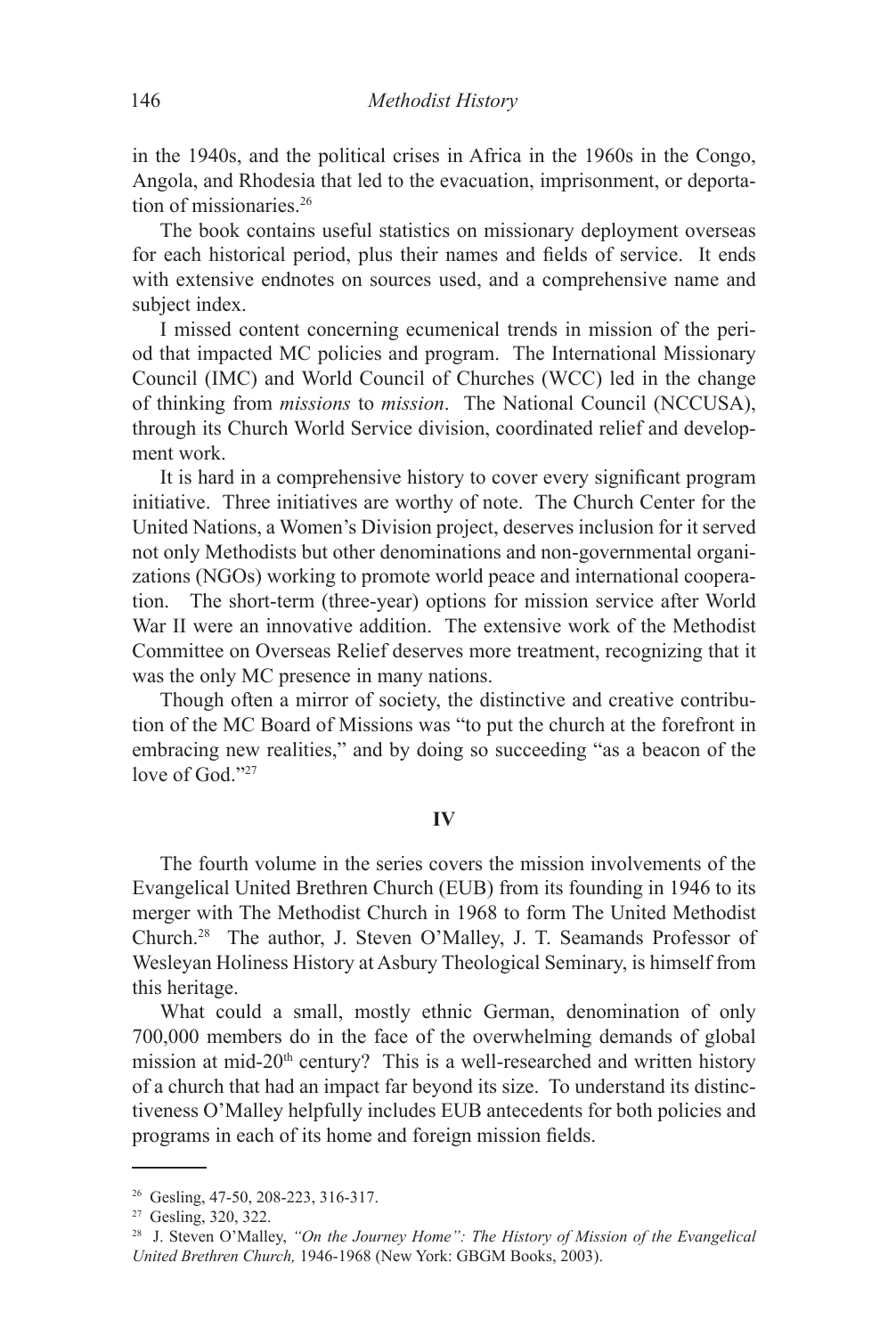This is also a polemical work. Deftly the author provides a retrospective on those mission imperatives that the EUBs contributed to The United Methodist Church from its ethos—many of which were subsequently set aside or neglected.

The author contends that a "cogent theology of mission" characterized the EUBs from their founding.29 True to its Pietist heritage it included, on the one hand, the calling of persons "to accept Christ as Savior and Lord of their lives and of the whole world." It also had, on the other hand, a "Kingdom-expectant outlook" that the church is summoned to "cooperate with every movement and organization, secular or religious, private or political, in which God is discerned as working toward the fulfillment of human history."30

EUB commitment to the "primary pattern of indigenous united church bodies" is a central organizing principle of this history. The church gave its Board of Missions freedom to structure overseas church relationships. It consistently chose, wherever a united church organization had been formed, to voluntarily surrender its denominational sovereignty and prerogatives for the sake of united church programs. Upon formation of The UMC the divergence of the two denominations stood in "bold relief". Methodists overseas were organized in central conferences related to the church in the U.S., whereas EUB fields were autonomous, united churches. EUB mission leaders expressed concern that the long-standing EUB commitment to unity of "all in each place" would not be adequately maintained in the new UMC<sup>31</sup>

In home missions the EUB Board of Missions had the same freedom to determine locations for mission and church extension projects, and to maintain lists of board-certified home missionaries. In 1947 the church extension department shared in twenty-five different ecumenical projects.<sup>32</sup>

O'Malley also commends the EUB "drive towards indigenous church leadership." This required its missionaries to rethink patterns of paternalism—ones particularly evident in the West Africa mission. This priority, he notes, may have helped its Asian missionaries to operate less with a sense of Western cultural superiority. He contends that EUB commitment to ecumenical and indigenous mission "invariably incorporated a wide diversity of cultural factors and denominational perspectives overseas."33

Readers will find in this work a balanced coverage of the history of each geographic field of EUB mission from Europe to Africa, and from Appalachia to New Mexico. Abundant photographs help the reader to visualize the persons in mission included in this history. Although some historical background of predecessor missionary activity is provided, the series is

<sup>&</sup>lt;sup>29</sup> O'Malley, 24. This is in contrast with the pragmatism and opportunism, rather than a developed theology of mission, that characterized the MECS. Sledge, 9.

<sup>30</sup> O'Malley, 21, 187, 189.

<sup>31</sup> O'Malley, 80-81, 181, 183.

<sup>32</sup> O'Malley, 151, 171.

<sup>33</sup> O'Malley, 188.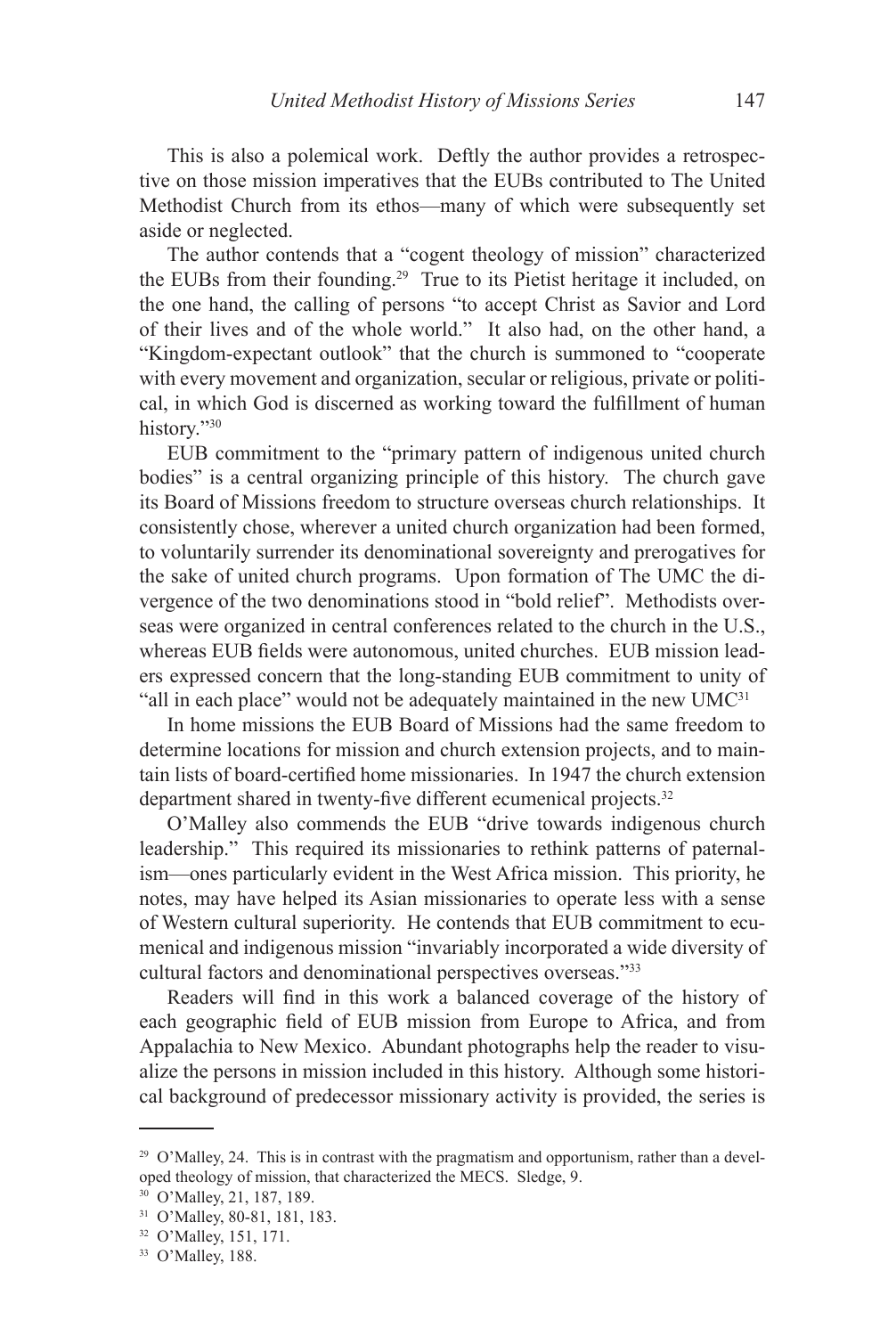deficient in not including the histories of predecessor missions of the EUB going back to The Evangelical Association (1816) and The Church of the United Brethren in Christ (1815).

**V**

Volume five of the series covers the history of The United Methodist Church (UMC) in mission from its founding in  $1968$  to  $2000<sup>34</sup>$ . The author describes The UMC as "a church on a mission of self-correction and reform" amidst "growth in a global context."<sup>35</sup> He intersperses chapters on policy issues with chapters covering mission work in geographical regions—a felicitous organization of the book for the readers.

This is an insider's history. The author, Robert J. Harmon, served during this period first as the planning officer of the UMC's General Board of Global Ministries (GBGM), and then as the chief executive officer of its world mission program. The result is a richness of detail for those parts of the history the author (and editor) knew best, but often a paucity of detail on those programs of which they had no personal investment or knowledge.

The author chose *reconciliation and unity* as the theme for the 1968-1972 period. This chapter, like others, is strong in analysis of the GBGM's responses to social, economic, and political issues. This includes the creative responses of its United Methodist Committee on Relief (UMCOR) to world hunger crises and natural disasters.<sup>36</sup> Closer at home Harmon summarizes well the National Division's program to strengthen and develop racial/ethnic churches, to respond to devastating urban riots by creating *communities of shalom*, and to the drug crisis with a special program on substance abuse and related violence.<sup>37</sup> Coverage of the programs of the Women's Division focuses on its ecumenical initiatives and stands on social issues. Missing is treatment of its creative Church Center at the United Nations.<sup>38</sup>

Harmon gives accurate and in-depth coverage to initiatives in mission of the GBGM, especially of its world division. Chapter nine, on "Initiatives for a New Mission Age", includes twenty-four pages on the Russia initiative—the Board's flagship cooperative program with others in a renewed but largely new mission field. Quality coverage is given also to the work in Kazakhstan of the Health and Welfare Ministries Program (focused on nuclear radiation and health issues), to the renewal of the UMC in the Baltic States, to new board relationships in Latin America, and to cooperative new mission outreach in Cambodia, Vietnam, Nepal, Senegal, and East Africa.<sup>39</sup>

The author brings an inside planner's sensitivity to the complex GBGM

<sup>34</sup> Robert J. Harman, *From Missions to Mission: The History of Mission of The United Methodist Church, 1968-2000* (New York: GBGM Books, 2005).

 $35$  Harmon, 2.

<sup>36</sup> Harmon, 247-252.

<sup>37</sup> Harmon, 252-260, 264-268.

<sup>38</sup> Harmon, 276-278, 406-407, 395-398.

<sup>39</sup> Harmon, 299-350.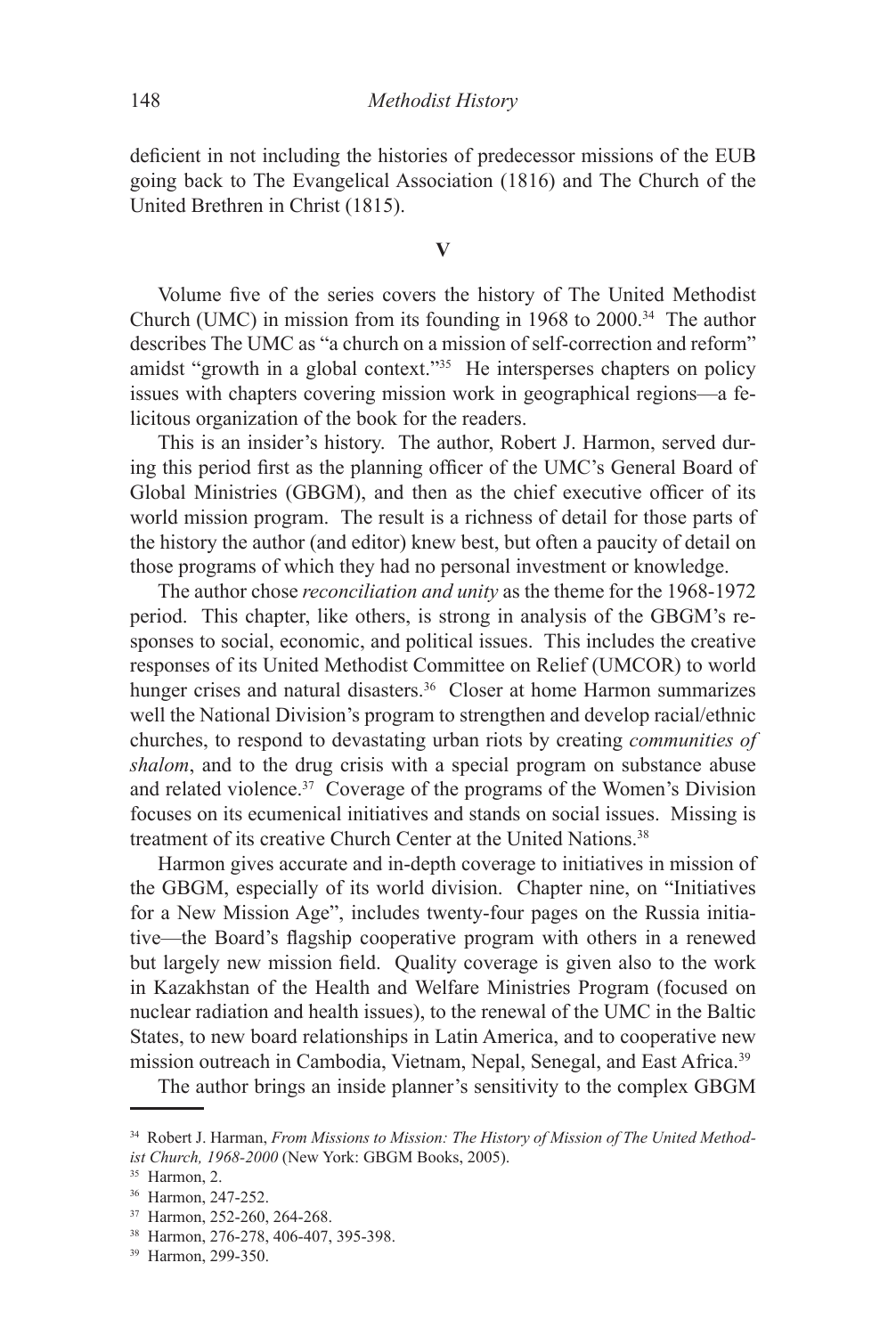relationships with churches around the world. The tenfold typology includes UMC central conferences and affiliated autonomous churches, as well as ecumenical, concordat, cooperative mission, and covenant relationships.<sup>1</sup>

Harmon does acknowledge that there has been "strong controversy over the purpose and objectives of the church's mission(ary) program." He covers criticism by evangelicals that reduced missionary deployment is a step back from obedience to the Great Commission. The search for common ground with the new independent Mission Society for United Methodists (MUSM) was, in his judgment, "a major but disappointing enterprise." Without comment Harmon reports that numbers of GBGM international missionaries declined from more than 1,400 in 1968 to slightly more than 400 in the year 2000—the same number as those serving under the MSUM in that year.2

I would suggest that the author misses the larger picture while describing in accurate detail everything that he has seen up close. Let me be specific. In thirty-four pages Harmon gives us "A Survey of Latin America and the Caribbean." From the perspective of a GBGM executive it is a balanced presentation giving almost equal weight to the mission work in each country. Look closer, however. All citations are from GBGM documents—mainly articles in *New World Outlook*, the board's promotional magazine. No Latin American sources were used. While CIEMAL, the Council of Evangelical Methodist Churches in Latin America through which the World Division related to the autonomous Methodist churches of the region, receives major attention, the vivid stories of those churches in mission are missing.

Consider also the treatment given to *volunteers in mission*—the predominant category of North American personnel in Latin America and the Caribbean (and other regions) during the 1968-2000 period. For 1998 we are told that 54,000 United Methodists contributed 16 million hours of volunteer labor.3 Not one story is included to illustrate this form of service. Instead, the reader in seven pages learns how the GBGM responded as a mission institution to this outpouring by local churches and conferences of mission interest and involvement.

The author devotes three of five pages on Zimbabwe to the important story of Bishop Abel Muzorewa's political leadership, including serving as the first African prime minister of that country. The judgment that his political leadership "was a difficult concept for the church to embrace" is, in my judgment, inaccurate.4 The "big story" of the church in mission in Zimbabwe is missing. Despite the bishop's leadership of a political party, in opposition after 1980 to the government of Robert Mugabe, the church grew rapidly. With mission personnel reduced 90% from that in 1968, the Zimbabwe Annual Conference from 1968 to 2000 probably grew more than 1,000% in membership, numbers of pastors, and giving. The story of creative leader-

<sup>1</sup> Harmon, 48, 59, 107, 131, 139, 141, 215, 219, 227, 286, 300, 337, 459-465.

<sup>2</sup> Harmon, 94-96, 168-169, 178-183, 201.

<sup>3</sup> Harmon, 122.

<sup>4</sup> Harmon, 130.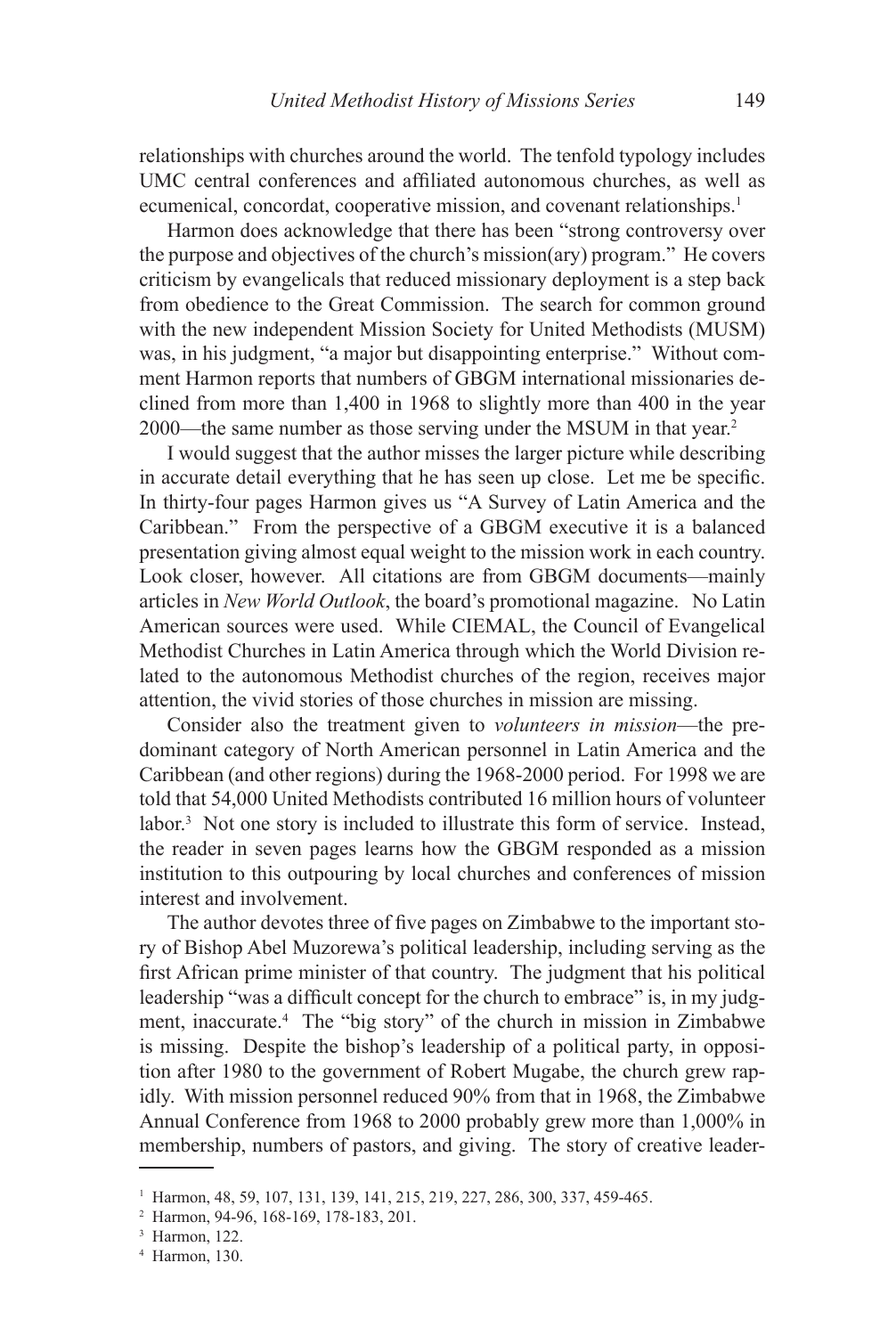ship by women deserves to be told, including both economic empowerment and ministry to those affected by HIV/AIDS.

Harmon concludes his history with the planner's vision of a "global church" as "an adventure into what the church is becoming." Such a community, in his judgment, assumes an inescapable commitment to issues of economic and political justice, and to interdependence among peoples and their churches.<sup>5</sup>

## **VI**

In volume six the Series editor, Charles Cole, provides vignettes and testimonies by key leaders in mission of The United Methodist Church.<sup>6</sup> Eleven recount the new initiatives undertaken by the General Board of Global Ministries (GBGM) beginning in 1980. All but one was a director of the board between 1980 and 2002. The period coincides with the leadership of Randolph W. Nugent as General Secretary from 1981 to 2002. Several of the authors pay tribute to his leadership.

In 1980 the UMC was in transition in its self-conception. During the 1960s and 1970s it had conceived of itself as a U.S. denomination with overseas affiliate churches that it encouraged to become autonomous churches. Its work, except for relief projects, was confined to those countries in which the predecessor denominations had been in mission. Increasingly from 1980 the UMC began to think of itself as a global church with member churches in more than thirty countries, and with cooperative mission work in an additional ninety countries.

Narrative first-person accounts of how new mission initiatives were begun and developed are the strength of this book. Some of these were new initiatives in the United States. More were in overseas ministries. These included accounts of the rebirth of Methodism in Russia, the Baltic States, and countries of Eastern Europe, and of new ministries began in nations formed out of the breakup of the Soviet Union. Refugee communities in the U.S. and Europe took initiatives to plant churches in Cambodia, Laos, and Vietnam.

Africa during this period became the continent of fastest Methodist growth. Old comity agreements, reserving countries or districts for mission by a particular denomination, fell away. Largely through African initiative new congregations were planted in Namibia, Botswana, Malawi, Guinea, Burundi, Rwanda, Uganda, the Sudan, and Kenya. Historically, with the exception of Kenya, these countries did not have a Methodist church presence.

Do not look to this volume for analysis of major issues faced by the GBGM, or for evaluation of its work and its general secretary. New churches in Russia, Cambodia, and other countries required partnerships with

<sup>5</sup> Harmon, 455-457.

<sup>6</sup> Charles E. Cole, ed., *Initiatives for Mission, 1980-2002* (New York: GBGM Books, 2003).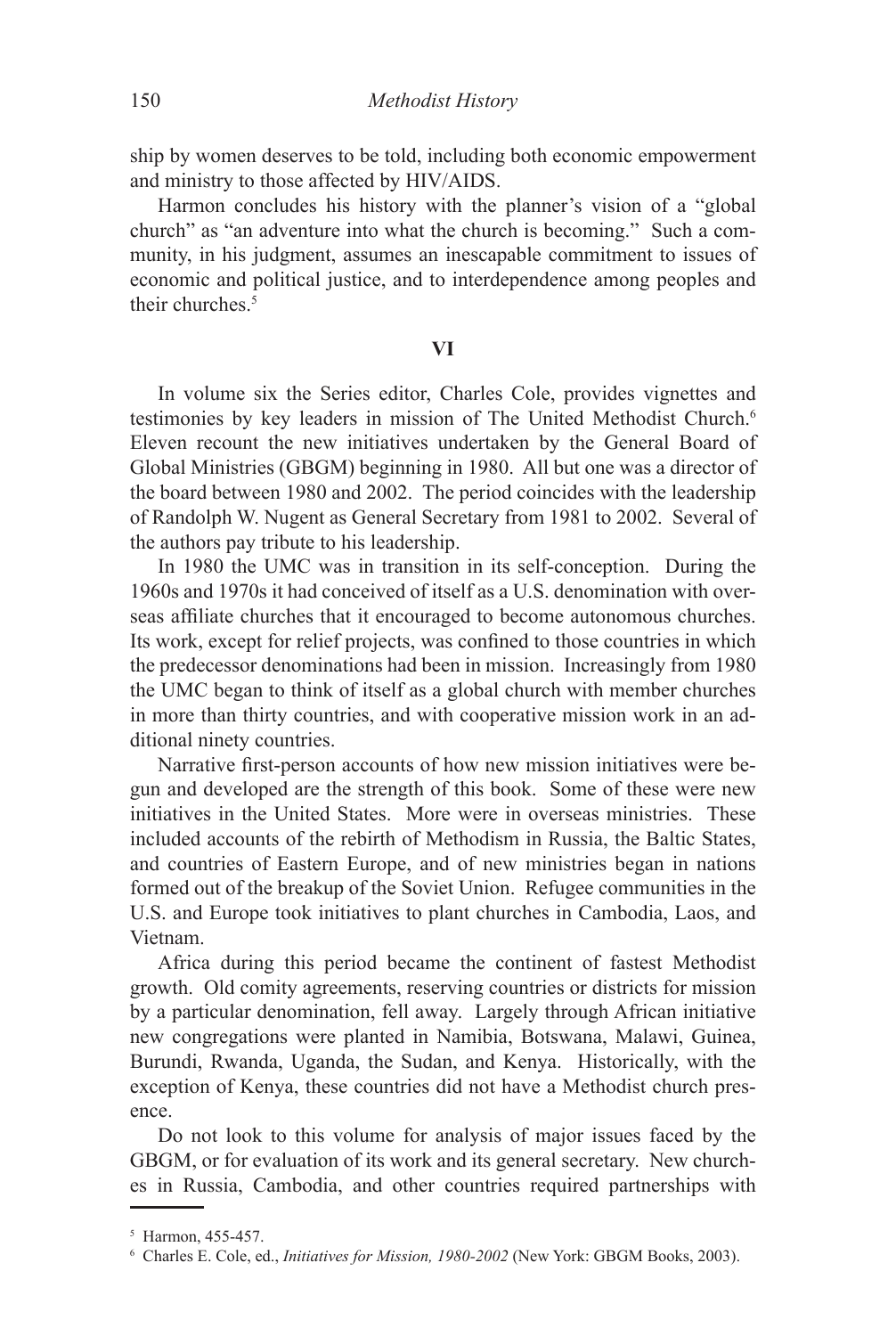Methodists from other countries. What were the dynamics of these relationships? In other countries, notably Kenya, United Methodists established new congregations where other Methodist churches historically had worked. Were such initiatives viewed as a partnership or as a threat?

Shifting patterns of mission service deserve more analysis. One author claims that the UMC increased its number of missionaries from 950 in 1996 to 2,180 in 2000. Was this primarily a redefinition of who are to be called *missionaries*?

This volume will best be remembered as a kaleidoscope of first-person accounts of the GBGM in mission in the last two decades. Like a stained glass window, its beauty is found in the juxtaposition of different facets giving a pleasing view from afar, more than in the precision of details.

### **VII**

The seventh and final volume of the Series is in a different genre.<sup>7</sup> It is a collection of essays addressing the question: "What does the future hold for the people called Methodist in mission? If, as some scholars insist, Methodism is essentially missional, how can the movement regain its early energy and vision?

One underlying premise is that history provides not only understandings of what has past, but also helpful insights on both present and future realities. The back cover contains the only statement of purpose of this volume—"to explore the future of mission for those in the Methodist family in a new, sometimes, threatening, often promising world."

In contrast to the vignettes in volume six by GBGM insiders, only two writers of these essays have served as board members or executives. All but one, however, are Methodists who bring a variety of backgrounds and perspectives. Three write about continent-wide challenges for mission in Asia, Europe, and Latin America. Two contributions (Ghana and the Philippines) are national case studies; one is regional (Southeast Asia). Four write from ethnic perspectives in the United States (Native American, African-American, Korean-American, and Latino-American). Three essays are thematic in content (religious pluralism, women, and youth). Space constraints do not permit me to summarize each of these quality essays. Instead, I shall lift up key themes related to the central question raised.

*Authenticity* is the first. It includes issues of inculturation of the faith within cultures or sub-cultures. "Will Methodism, indeed Christianity, be found in the efforts to reconstruct a positive and empowering self-understanding for the African?": Mercy Oduyoye asks this question out of the struggle for selfhood of churches in West Africa that were founded by Methodist missionaries from Great Britain. Creatively she analyzes the temptations to import youth culture from the West. She warns that "attachment to things

<sup>7</sup> Charles E. Cole, ed., *Christian Mission in the Third Millennium* (New York: GBGM Books, 2004).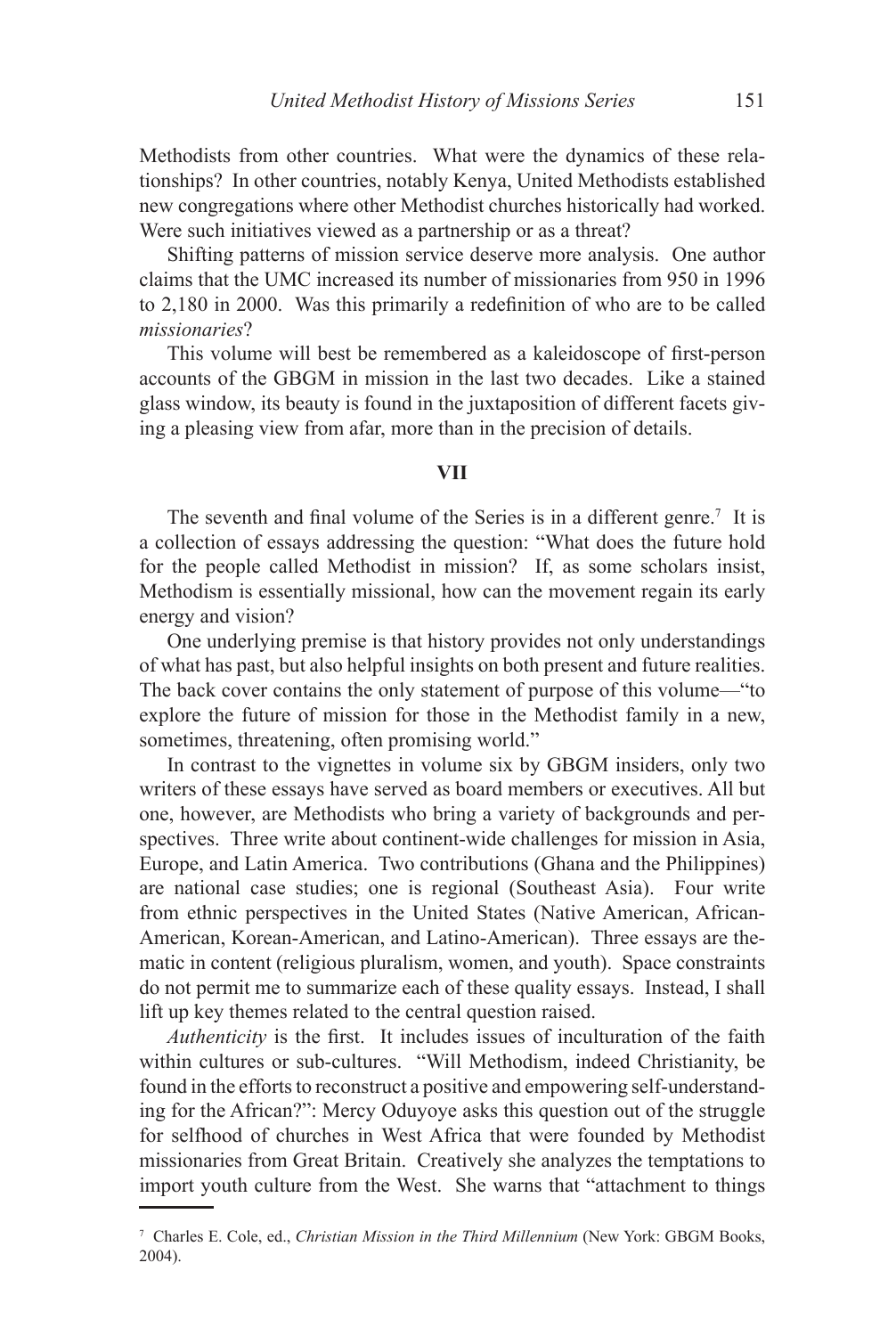American can mount to nauseating proportions" and lead to a pseudo-inculturation not based on a living faith.<sup>8</sup> Scott Sunquist, in his probing article on "Asian Mission to Asians," fears that mission work from wealthy Asian nations (e.g. Taiwan, Singapore, and Korea) may be less relevant to the Asian context "because of the subtle Westernization that has taken place in these churches." In contrast he tells of a Singapore Chinese woman serving humbly among Muslim village women in Senegal.<sup>9</sup>

Stephen S. Kim, in his chapter on the future of Korean mission in the United States, provides a masterful reflection on the ongoing effort by United Methodists to advance Korean-American mission and ministry. He develops three "guiding lights" for the missional vision. The first is *global* identity—being members of the global family without abandoning Korean identity and heritage. The second is a global ethic that will help Korean-American women to move from traditional fatalism "to affirm the interdependence of all creation in God's care." The third is a "journey forward inwardly" with a theology of sincerity (*Chung-Yung*) as "the foundation of reconciliation in family, society, and even in the ecosystem."10

*Women in mission* is a second theme and the focus of two essays. Peggy Halsey, a former GBGM executive for work with women, asked forty persons to make "one prediction about women and mission in the year 2020." Their composite response was that "women will still be the primary deliverers of mission and will also continue, with children, to be the neediest recipients of mission." Elizabeth Tapia contributes a "women in mission" perspective from the Philippines. A theological educator and ordained UMC pastor, she focuses on the "flexible, innovative, and participatory" roles of women in struggles for a more just and human society for all. In her judgment the Filipina Christian women "hold up half the mission sky" bringing "vision and dynamism into mission work."<sup>11</sup>

*Mission spirituality* is a third overarching theme. Robert Hunt, in his probing essay on "The Challenge of Christian Mission in Islamic Southeast Asia," calls for "a spirituality of *kenosis,*" of self-emptying in imitation of Christ. Bishop Sudarshana Devadhar, of the UMC's New Jersey area, writes on "Christian Mission in a Religiously Pluralistic Society." He asks: "Can Christians claim and curtail the work of the Holy Spirit only to and in the Christian domain?" and "Are we fulfilling the mission of God as modeled by Jesus and guided by the Holy Spirit?" If so, he believes, our mission will be theocentric in the new millennium, depending on the Holy Spirit "to blow the new winds of Spirit into mission endeavors."12

*Methodist distinctives* is a fourth theme. James A. Dwyer, in "The Future of Methodist Mission in Europe," develops five features of Methodism in

<sup>8</sup> Cole, ed., *Christian Mission*, 18, 9-10.

<sup>9</sup> Cole, ed., *Christian Mission*, 39, 43.

<sup>10</sup> Cole, ed., *Christian Mission*, 207, 212, 215, 217.

<sup>11</sup> Cole, ed., *Christian Mission*, 270, 73, 75.

<sup>12</sup> Cole, ed., *Christian Mission*, 63, 159-160, 166.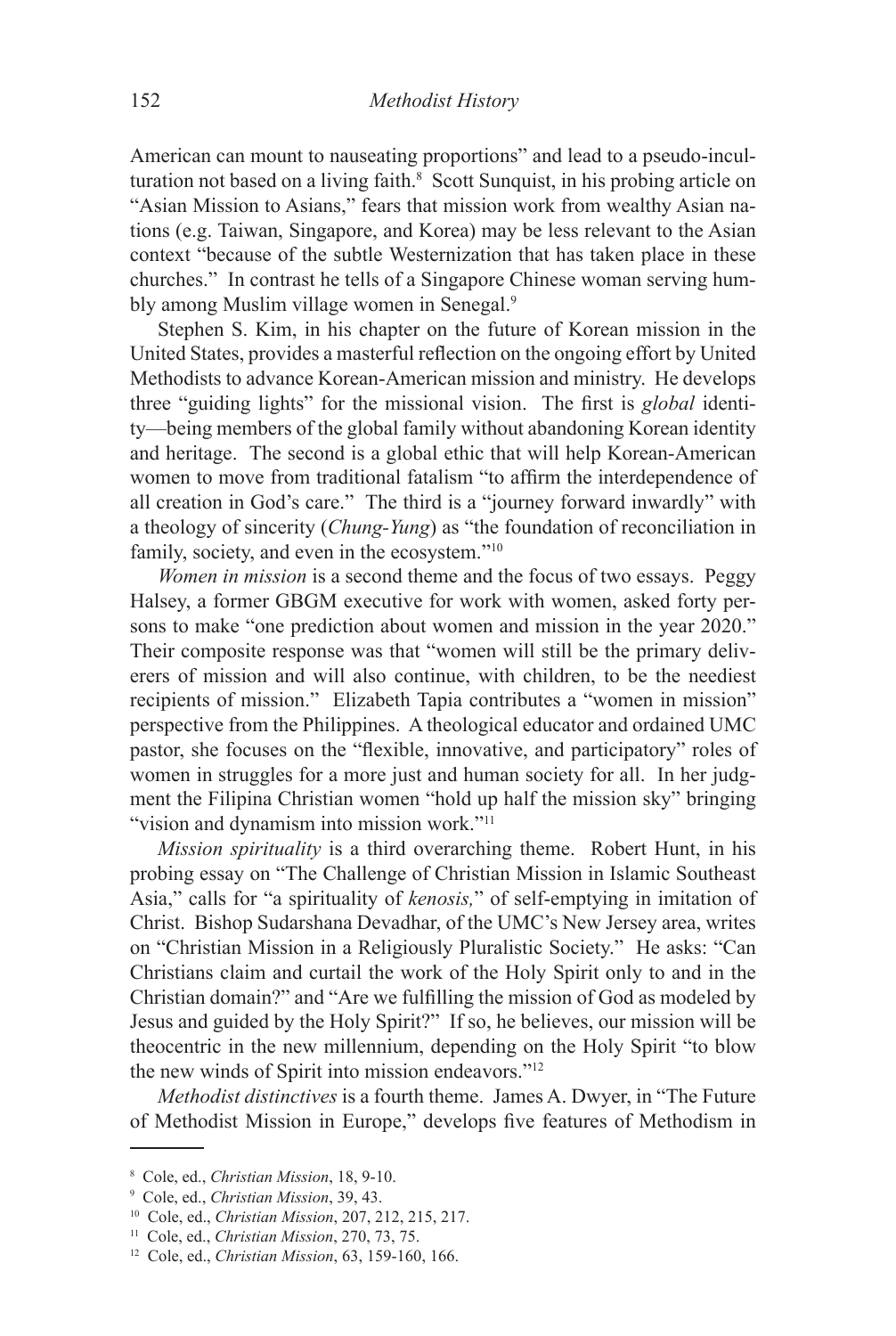Europe that distinguish it from other religious bodies. They are Methodist theology, Methodist sociology (i.e. social conscience), Methodist politics (transnational), modernity (self-reflective and self-critical), and personal commitment. The latter attribute encompasses "personal responses to God's grace, personal involvement in God's mission for God's people, and personal commitment to the vision of Christ to reach all with the good news."<sup>13</sup> Readers may wonder if these distinctives characterize Methodism in other continents. Dwyer also provides a comprehensive survey of the varied churches of the Methodist family in twenty countries, and of their mission opportunities.

*"New wine in old wineskins"* is a fifth overarching theme. Dwyer tells stories of resistance by established congregations to welcoming immigrants and giving them authority over building and finances. Anthony J. Shipley, out of his life experience as an African-American UMC pastor and GBGM executive, finds positive models of effective mission and ministry both in vital middle-class African-American communities (long pastorates and holistic ministries), and in poor communities (adequately funded and endowed with well-trained, committed and compensated leaders). In contrast José M. Fernández, in "A Latino Perspective," calls for "a radical restructuring of the system which we now call the church." He would train a core of new pastors who are Latino in culture, theology, and lifestyle. They would be persons in mission for life, mostly employed in secular jobs, but committed to pastoral leadership for renewal of the Latino churches.<sup>14</sup>

The editor is to be commended for providing in this volume a well-balanced and well-focused collection of essays on the future of mission for the people called Methodists. The writing style is engaging, with first-person accounts drawing the reader into reflection on substantive issues.

## **VIII**

Some concluding thoughts: what will be the contribution of these volumes to an understanding of the mission history of the people called Methodist? Hopefully a study guide will be prepared to enhance the use of these volumes by interested groups.

Each manuscript for the series underwent a rigorous evaluation process both by specialists recruited by authors, and by anonymous readers chosen by the editor. Their comments enhanced the quality and accuracy of each volume.

Attractive style elements include photographs, maps, and sidebars telling the story of key individuals. Documentation placed at the end of each volume includes appendices, endnotes, bibliography, and indexes. Charles E. Cole is to be commended for thorough editing that shrank the differential between output by seasoned scholars, and that of persons writing out of their

<sup>13</sup> Cole, ed., *Christian Mission*, 78-86.

<sup>14</sup> Cole, ed., *Christian Mission*, 118, 193, 202, 242-243.